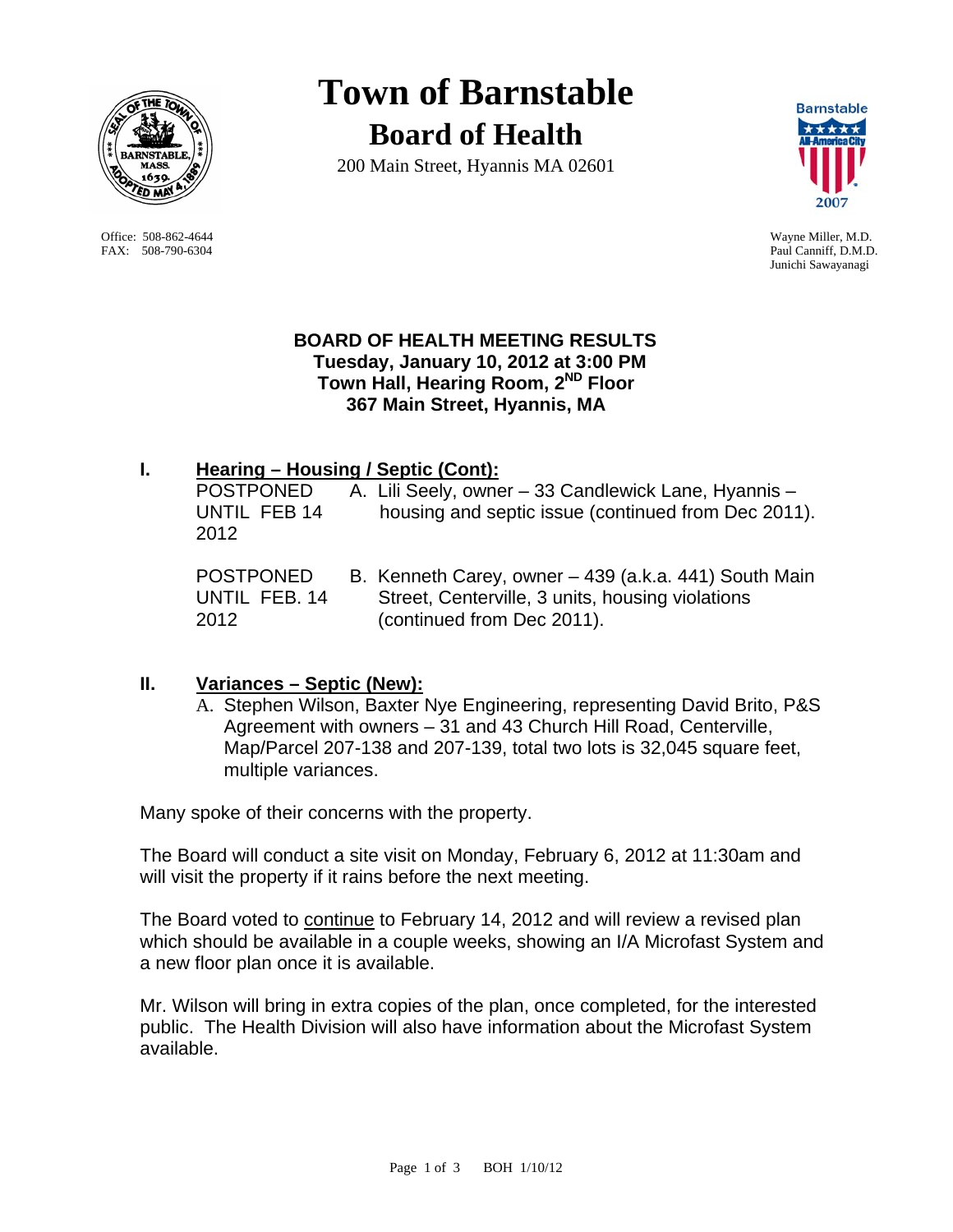B. Robin Wilcox, Sweetser Engineering, representing Daniel and Suzanne Penni, Trustees, D&S Penni Realty Trust – 58 Holway Drive, West Barnstable, Map/ Parcel 136-033, 44,500 square feet lot, subdivided in 1971 as Point Hill Realty Trust, requesting multiple setback variances.

The Board voted to approve the variances with following conditions: 1) A fourbedroom deed restriction is recorded at the Barnstable County Registry of Deeds, and 2) a proper copy of the deed restriction is submitted to the Public Health Division.

## **III. Title V – Septic Inspection Review:**

Joseph Smith, Bennett Environmental Associates, representing Acworth Inn – 4352 Route 6A, Barnstable, Map/Parcel 351-039, two new septic inspections were done and passed. Original inspection failed on 09/09/2011.

The Board voted to rescind the order to replace the septic system within a year. No further action is required until Aug/Sep 2012 at which time the Board requires another septic inspection to be done. If the septic system then passes, the Board will deem the system as passed.

Mr. Smith may contact Capewide to view the videotape of the inspection to speed things along.

#### **IV. Variance – Food (New):**

A. Kathy Murray, owner, Barnstable Market – 3220 Main Street, Barnstable, Map/Parcel 300-010, grease trap variance, has limited menu and is a small market.

The Board voted to approve the grease trap variance with the condition that Roger Parsons, Town Engineer, will take a look at the grease situation for the first two months.

B. Attorney David Lawler representing Mary Phelps, owner of Earthly Delights – 15 West Bay Road, Osterville, Map/Parcel 141-016, request for two variances: toilet facility and outdoor dining.

The Board voted to approve a toilet facility variance to allow the 12 outdoor seats.

C. Jason Berg, Panera Bread – 790 Iyannough Rd, Hyannis, Map/Parcel 311-092, request for toilet facilities variance with additional seating.